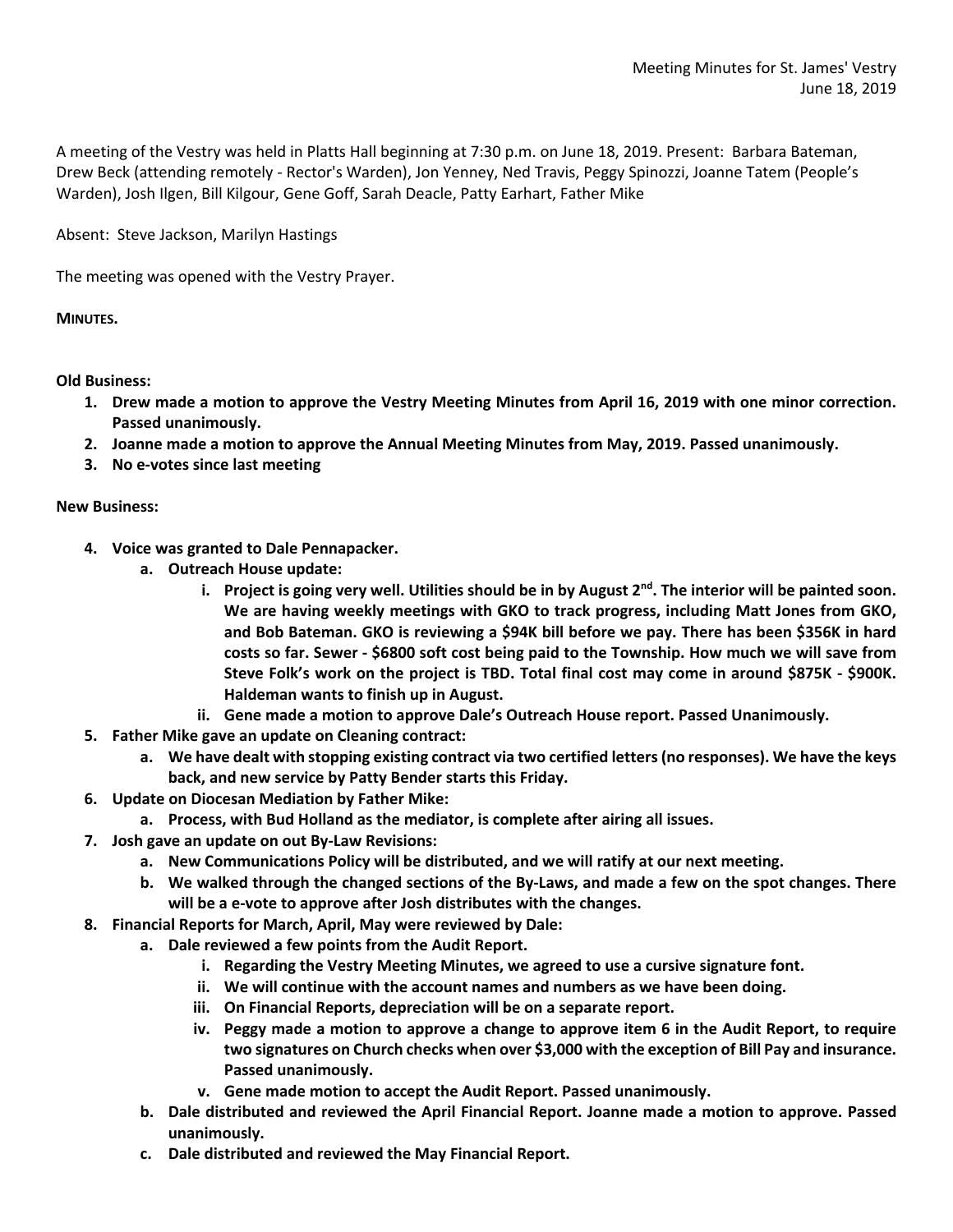- **i. He noted that the Outreach budget needs to be reviewed by Carol, Patty, Josh and Dale. Dale noted the Cash Balance for the church looks good.**
- **ii. Patty made a motion to approve the May Financial Report. Passed unanimously.**
- **9. Father Mike discussed the Playground, and new requirements from the state:**
	- **a. For the safety of young children, Sod or some other safe covering needs to go in to a portion of the Playground. Father Mike has discussed with the Day Care, and as part of a partnership with St. James', they are able to contribute \$1,000 to the project. The total may be in the \$3-4,000 range. Father Mike and Gene will work on specifying the work and getting bids.**
- **10. There was a discussion regarding having a Grand Opening for the new Outreach House.**
	- **a. Patty and Carol are leading a committee on this.**
	- **b. They have contacted 12 parishioners about joining the committee.**
	- **c. Peggy and Ned will also participate as additional Vestry representatives.**
	- **d. The expectation is that September 21st is the move-in date for the Outreach House. This will be a parish event to help move things over from the old Outreach House.**
	- **e. The target is September 28th for the Grand Opening event.**
	- **f. There was discussion about what food and beverages to provide, which will be explored. Food trucks may be an option.**
	- **g. As a side note, we will be getting racks for the new Outreach House at a 70% discount. We will also need freezers, which will be funded separately by the Capital Campaign.**
- **11. A new Request for Repair form was distributed for comment. This will help organize how we go about needed repairs for the church which various parishioners may identify. The form will be available on our website and also in a slot in the church hallway.**

## **Commission Area Reports:**

- **1. Buildings & Grounds – Steve was not in attendance but had distributed the report beforehand.**
	- **a. One major issue is the parking lot repair. We have one bid in and are waiting on two more.**
	- **b. Joanne made a motion to accept the Buildings & Grounds report. Passed unanimously.**
- **2. Communications – Drew**
	- **a. No formal report, but Drew reiterated that the Communications Policy would be distributed for ratification at our next meeting.**
- **3. Outreach – Peggy**
	- **a. Peggy noted that we served 88 clients this past month, including two new families.**
	- **b. It was happily reported that thanks to the sign promoting our new Outreach House, we are receiving additional donations and volunteer help.**
	- **c. It was noted that the Methacton field hockey team may be doing a food drive and other help for the Outreach House.**
	- **d. Ned made a motion to approve the Outreach Report. Passed Unanimously.**
- **4. No Education Report this month.**
- **5. Member Ministry – Barbara**
	- **a. No report this month.**
	- **b. There was discussion of targeting new members of our local community, via some sort of advertising and working with local real estate organizations.**
	- **c. Lower Providence will have a Lower Providence Day soon, and we plan to have a table there to introduce ourselves.**
- **6. Parish Life – Joanne**
	- **a. Joanne discussed that, if nobody is putting out snacks after the 10:00 service, that Vestry members can always find some cookies and lemonade or tea in the kitchen to put out in a pinch.**
	- **b. There was discussion of having a Vestry liaison for welcoming new members after the 10:00 service.**
	- **c. Ned reported on the Chicken Barbeque. We sold 168 meals, and it worked out increasing the price to \$15 per meal. He noted that we gave the leftovers to the Vets group, so as not to go to waste.**